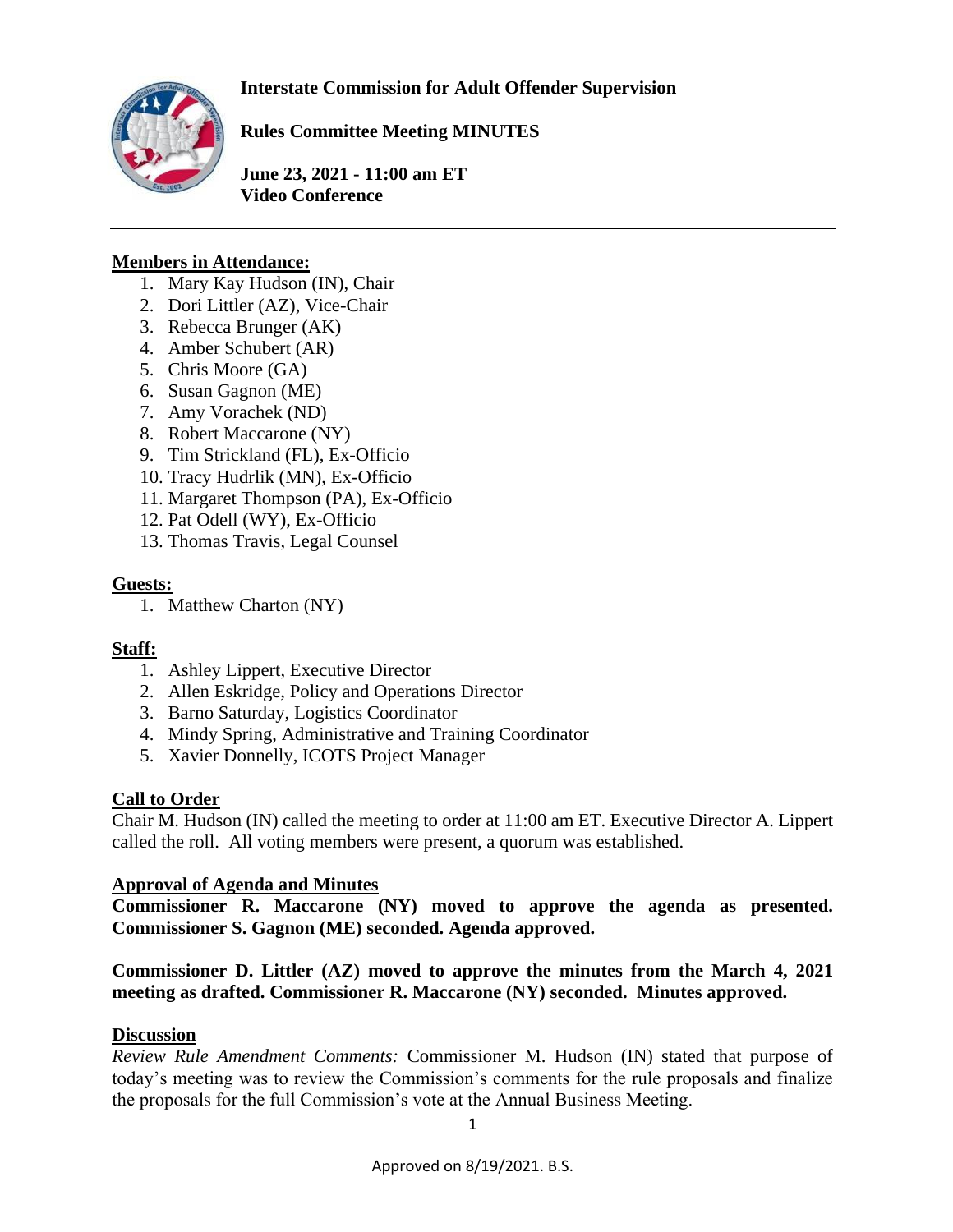She noted that the numbers of comments received were low, but thoughtful.

The committee reviewed comments for the warrant timeframe amendment package. Chair M. Hudson (IN) thanked Commissioner Littler for posting her comments.

Commissioner D. Littler (AZ) was disappointed to see such small number of comments received. Next time, she suggested promoting and encouraging the Commission members to post comments in support and against of the proposals to know where the Commission stood on a particular issue.

Chair M. Hudson (IN) brought a comment by the Commonwealth of Virginia to the committee's attention. Virginia noted that the package added timeframes to rules where none existed (5.102 New Felony; Violent Crime & 5.103-1 Absconders) and cited their own limitations in issuing interstate warrants.

Chair M. Hudson (IN) noted that the Rules Committee deliberately worked on resolving the ambiguousness of the rules by adding those timeframes.

Commissioner D. Littler (AZ) added that Virginia asked to add clarifying language specifying a triggering event. She noted the current language implied that invoking retaking was the triggering event. She added that she had not heard of this language being an issue before and that this matter could be resolved through a training.

The committee discussed the difficulties states experience with issuing compact compliant warrants and agreed that all states need to figure out how to train their stakeholders to follow the Interstate Compact Rules.

Commissioner R. Maccarone (NY) expressed his appreciation for DCA Lohman's comments (VA). He added that the Commission needed to think in terms of public safety noting that three weeks was sufficient time to obtain a warrant.

Chair M. Hudson (IN) added that she would communicate to all commissioners about the Compact's commitment to public safety and that the proposed timeframes were the best balance between operational feasibility and protecting the public.

The committee agreed they would make no changes to the warrant timeframe proposal package.

The committee reviewed comments for a proposal to amend Rule 1.101 Definition of Resident. The proposal received six comments.

DCA M. Thompson (PA) suggested to make the following changes to the proposal as indicated in red: "Resident means a person who has continuously resided in a state during the for 12-month (or 6 month) period prior to either the…". She continued that the current wording "for at least one year prior to…" was very vague and did not provide any parameters as to when that one year of residence occurred. Using the words "during the 12-month period prior to..." clarified that it referred to the year leading up to the occurrence of either of the events outlined in the definition. The committee discussed limitations of obtaining a state residency while being incarcerated or under active military orders.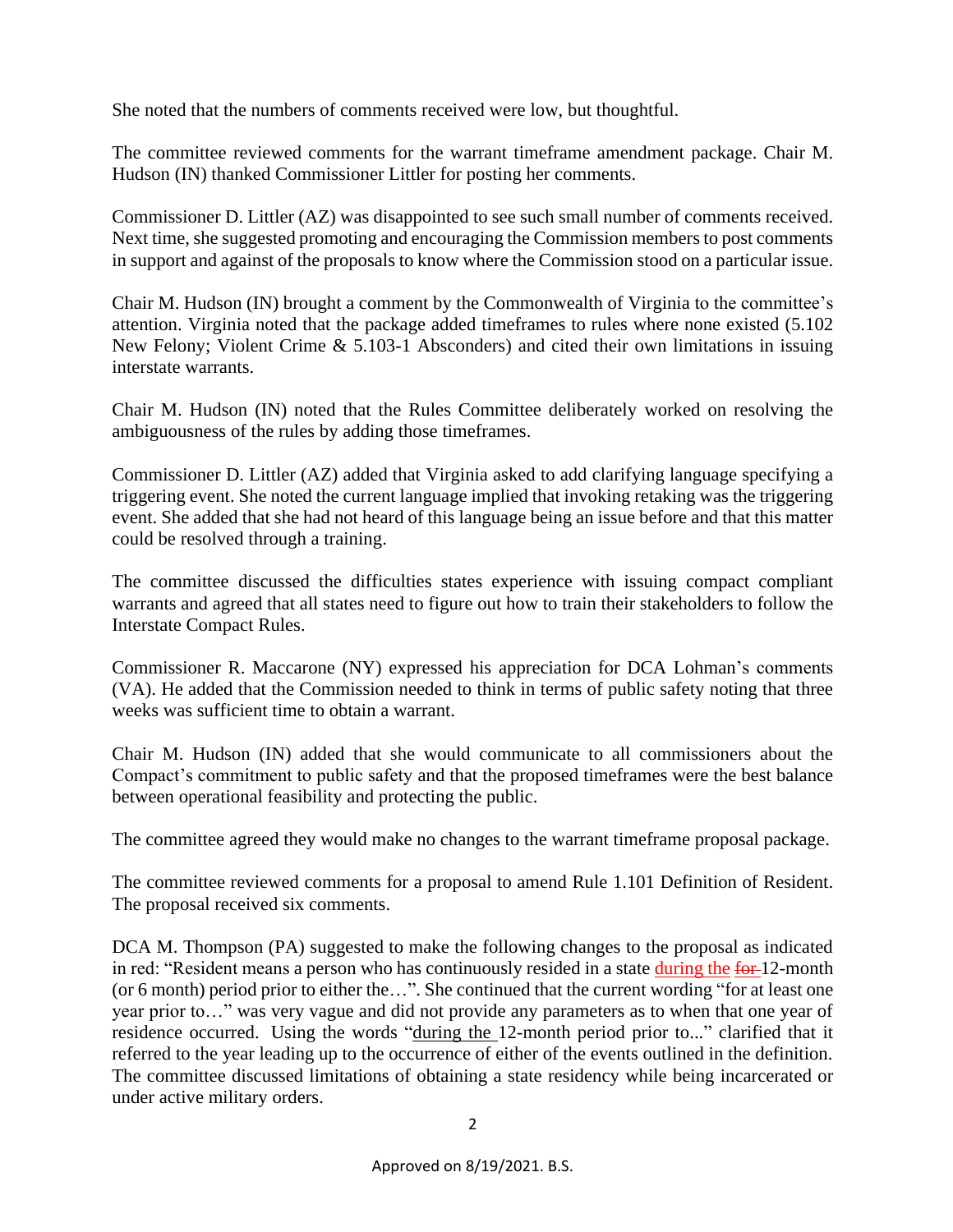After the discussion, the committee added "continuously and immediately" to section one clarifying the trigger for when the one-year timeframe for qualification for a resident starts.

DCA M. Charton (NY) referred to the third paragraph removed by the Rules Committee and noted that if an offender was a resident of a state at the time of sentencing or their supervision start time, they should be able to go back to the original state under qualifying reasons at any time.

The committee agreed with New York and decided to remove the stricken language of section three referencing military duty and incarceration.

The committee agreed on the changes in red as listed below:

### *Rule 1.101 Definitions*

**"Resident"** means a person who—

- 1. has resided in a state for at least 1 year continuously and immediately prior to either the supervision start date or sentence date for the original offense for which transfer is being requested has continuously inhabited a state for at least 1 year prior to the commission of the offense for which the offender is under supervision; and
- 2. intends that such state shall be the person's principal place of residence.; and
- 3. has not, unless incarcerated or under active military orders deployment, remained in another state or states for a continuous period of 6 months or more with the intent to establish a new principal place of residence.

The national office will update the justification if needed.

#### **Commissioner R. Maccarone (NY) moved to amend the proposal to Rule 1.101 Definition of Resident and recommend its approval for the Commission's vote at the 2021 Annual Business Meeting. Commissioner D. Littler (AZ) seconded. Motion passed.**

The committee reviewed three comments for a proposal to amend Rule 5.108 Probable cause hearing in receiving state. All three comments were in support of the change.

The committee reviewed comments for a proposal to amend By-laws, Article 2, Section 2 Ex-Officio members. Both comments received were in support of the change.

### **Old Business/ New Business**

*Rule Proposal Presentation at the Annual Business Meeting*: Chair M. Hudson (IN) thanked Commissioner Littler for agreeing to present with her at the Rule Proposals Presentation session at the upcoming Annual Business Meeting (ABM). Legal Counsel Travis will be present as well to answer any legal questions.

The presentation will discuss the committee's rationale and methodology behind the rule proposals, particularly the warrant timeframe proposal package, include recent changes based on the Commission's comments, as well as address the retaking trigger event as discussed earlier in the meeting.